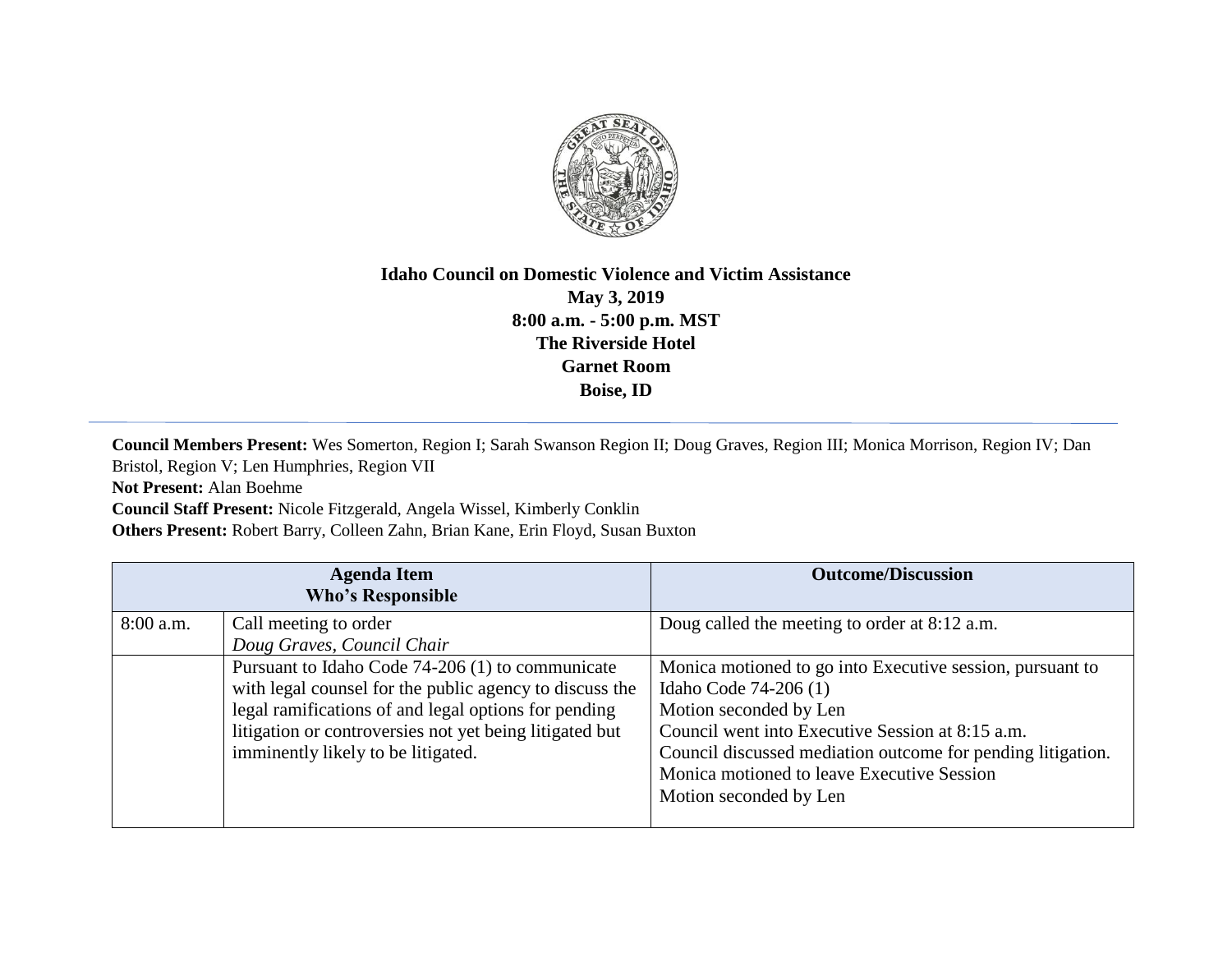|              |                                                                                                  | Council left Executive Session at 8:35 a.m.                                                                                                                                                                                                                                                                                                                                                                                                                                                                                                                                                                                                                                                                                                                                                                                                                                                                                                                                         |
|--------------|--------------------------------------------------------------------------------------------------|-------------------------------------------------------------------------------------------------------------------------------------------------------------------------------------------------------------------------------------------------------------------------------------------------------------------------------------------------------------------------------------------------------------------------------------------------------------------------------------------------------------------------------------------------------------------------------------------------------------------------------------------------------------------------------------------------------------------------------------------------------------------------------------------------------------------------------------------------------------------------------------------------------------------------------------------------------------------------------------|
|              |                                                                                                  | Monica motioned to approve settlement amount and terms of                                                                                                                                                                                                                                                                                                                                                                                                                                                                                                                                                                                                                                                                                                                                                                                                                                                                                                                           |
|              |                                                                                                  | release agreement                                                                                                                                                                                                                                                                                                                                                                                                                                                                                                                                                                                                                                                                                                                                                                                                                                                                                                                                                                   |
|              |                                                                                                  | Motion seconded by Sarah                                                                                                                                                                                                                                                                                                                                                                                                                                                                                                                                                                                                                                                                                                                                                                                                                                                                                                                                                            |
|              |                                                                                                  | Motion passed unanimously                                                                                                                                                                                                                                                                                                                                                                                                                                                                                                                                                                                                                                                                                                                                                                                                                                                                                                                                                           |
| $9:00$ a.m.  | <b>Idaho Open Meeting Law</b>                                                                    | Brian Kane presented on compliance with Idaho's Open                                                                                                                                                                                                                                                                                                                                                                                                                                                                                                                                                                                                                                                                                                                                                                                                                                                                                                                                |
| 45 minutes   | Brian Kane, Deputy Attorney General                                                              | Meeting Laws.                                                                                                                                                                                                                                                                                                                                                                                                                                                                                                                                                                                                                                                                                                                                                                                                                                                                                                                                                                       |
| 10:00 a.m.   | <b>Break</b>                                                                                     |                                                                                                                                                                                                                                                                                                                                                                                                                                                                                                                                                                                                                                                                                                                                                                                                                                                                                                                                                                                     |
| $10:15$ a.m. | <b>Boise State University Needs Assessment Proposal</b><br>Action: Vote on Proposal<br>$\bullet$ | Nicole opened the discussion with remarks regarding the<br>2015 victim needs assessment conducted by Boise State's<br>Criminal Justice program. The 2015 report made 28<br>recommendations, many of them directly related to the<br>Council's data collection practices and have not been<br>implemented to date. The Council staff would like to<br>implement the recommendations and continue to collect data<br>to assist in creating a funding formula that focuses on victim's<br>needs, inform funded programs of current and local data, and<br>to share with lawmakers. The Council noted that continuing<br>the partnership with Boise State would allow for a sustained<br>project with institutional knowledge of the original report.<br>Boise State's Criminal Justice program was originally<br>selected for the project because of their particular expertise in<br>crime victim's assistance.<br>Dan motioned to approve the proposal<br>Monica seconded the motion |
| 10:30 a.m.   | Meet New DHW HR Representative                                                                   | Motion passed unanimously<br>Erin Floyd, HR Specialist, is the Council's new HR specialist.                                                                                                                                                                                                                                                                                                                                                                                                                                                                                                                                                                                                                                                                                                                                                                                                                                                                                         |
|              | Erin Floyd, HR Specialist, DHW                                                                   | Erin shared information regarding Idaho's change in                                                                                                                                                                                                                                                                                                                                                                                                                                                                                                                                                                                                                                                                                                                                                                                                                                                                                                                                 |
|              |                                                                                                  | employee compensation for FY20 and her contact information                                                                                                                                                                                                                                                                                                                                                                                                                                                                                                                                                                                                                                                                                                                                                                                                                                                                                                                          |
|              |                                                                                                  | to Council members and staff.                                                                                                                                                                                                                                                                                                                                                                                                                                                                                                                                                                                                                                                                                                                                                                                                                                                                                                                                                       |
| 11:00 a.m.   | <b>Effective Public Sector Boards</b>                                                            | Susan Buxton, DHR Administrator, presented on how to                                                                                                                                                                                                                                                                                                                                                                                                                                                                                                                                                                                                                                                                                                                                                                                                                                                                                                                                |
| 2 hours      | Susan Buxton, Administrator, Division of Human<br>Resources                                      | function effectively as a public sector board.                                                                                                                                                                                                                                                                                                                                                                                                                                                                                                                                                                                                                                                                                                                                                                                                                                                                                                                                      |